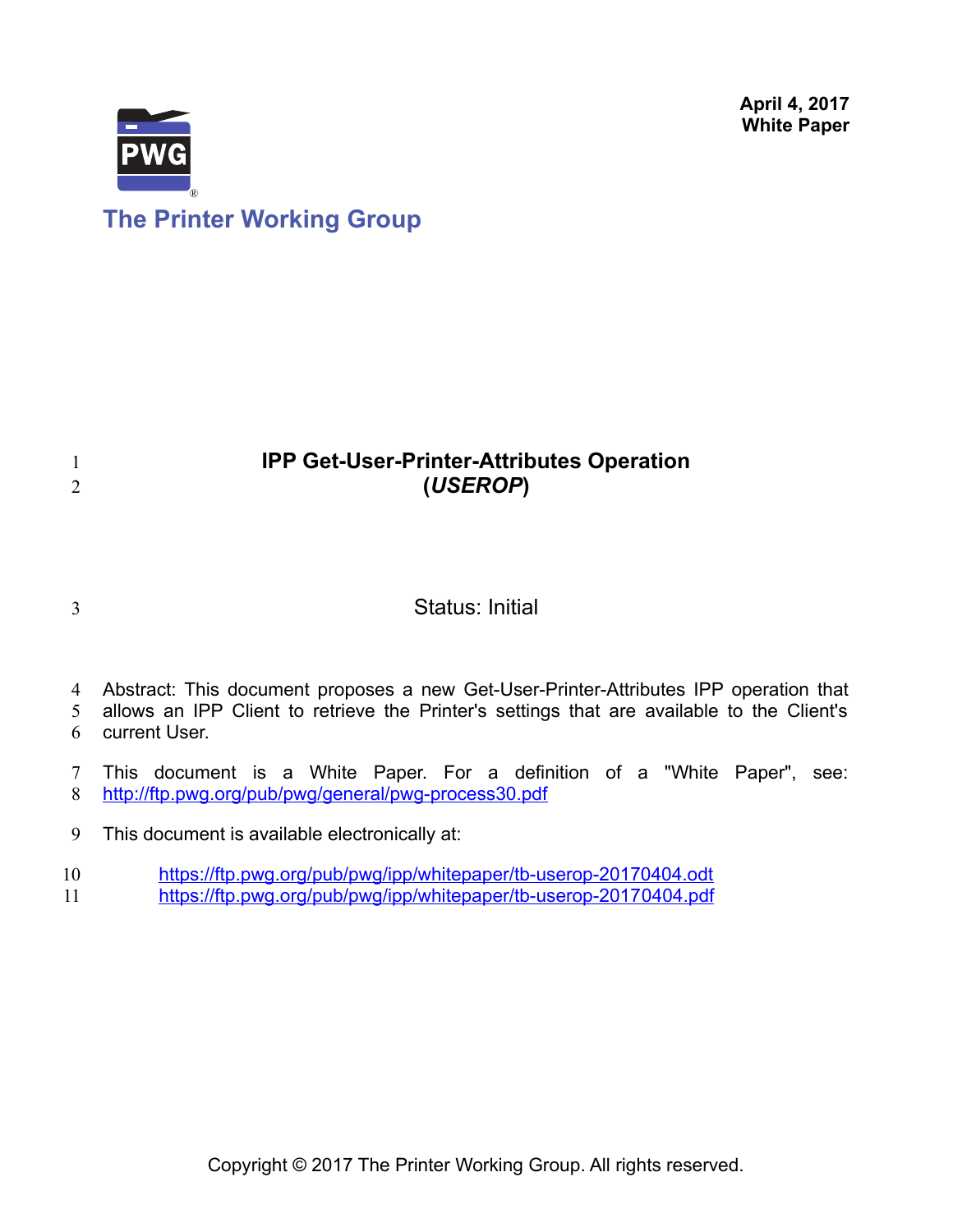Copyright © 2017 The Printer Working Group. All rights reserved. 12

#### Title: *IPP Get-User-Printer-Attributes Operation (USEROP)* 13

The material contained herein is not a license, either expressed or implied, to any IPR owned or controlled by any of the authors or developers of this material or the Printer Working Group. The material contained herein is provided on an "AS IS" basis and to the maximum extent permitted by applicable law, this material is provided AS IS AND WITH ALL FAULTS, and the authors and developers of this material and the Printer Working Group and its members hereby disclaim all warranties and conditions, either expressed, implied or statutory, including, but not limited to, any (if any) implied warranties that the use of the information herein will not infringe any rights or any implied warranties of merchantability or fitness for a particular purpose. 14 15 16 17 18 19 20 21 22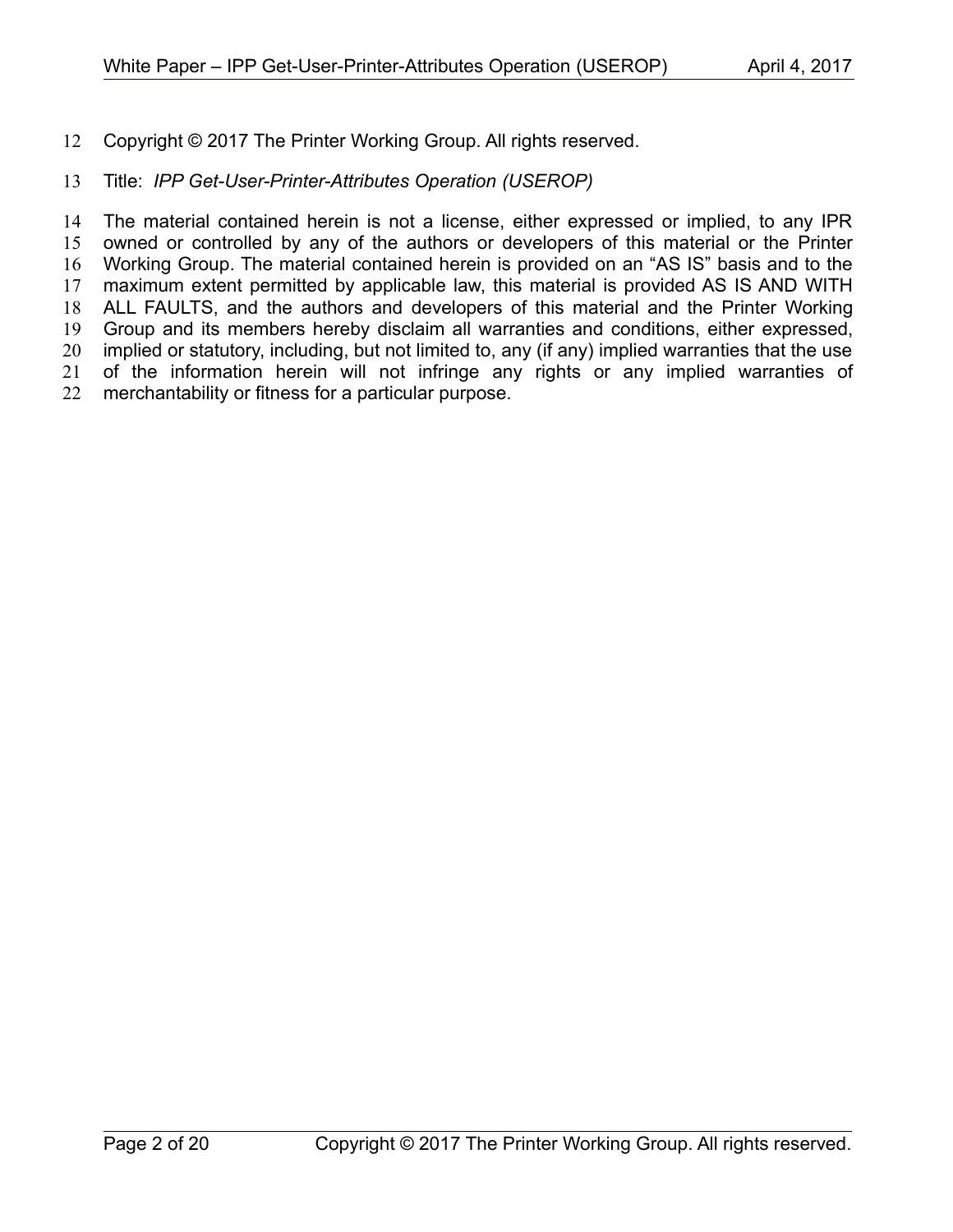| 23 | <b>Table of Contents</b>                                                  |    |  |  |
|----|---------------------------------------------------------------------------|----|--|--|
| 24 |                                                                           |    |  |  |
| 25 |                                                                           |    |  |  |
| 26 |                                                                           |    |  |  |
| 27 |                                                                           |    |  |  |
| 28 |                                                                           |    |  |  |
| 29 |                                                                           |    |  |  |
| 30 |                                                                           |    |  |  |
| 31 |                                                                           |    |  |  |
| 32 |                                                                           |    |  |  |
| 33 |                                                                           |    |  |  |
| 34 |                                                                           |    |  |  |
| 35 | 3.1.5 User Not Listed In Print Policy or Legacy Client Allowed To Print12 |    |  |  |
| 36 |                                                                           |    |  |  |
| 37 |                                                                           |    |  |  |
| 38 |                                                                           |    |  |  |
| 39 |                                                                           |    |  |  |
| 40 |                                                                           |    |  |  |
| 41 |                                                                           |    |  |  |
| 42 |                                                                           |    |  |  |
| 43 |                                                                           |    |  |  |
| 44 |                                                                           |    |  |  |
| 45 |                                                                           |    |  |  |
| 46 |                                                                           |    |  |  |
| 47 |                                                                           |    |  |  |
| 48 |                                                                           |    |  |  |
| 49 |                                                                           |    |  |  |
| 50 |                                                                           |    |  |  |
| 51 |                                                                           | 20 |  |  |

## 52

# **List of Figures**

## 53

# **List of Tables**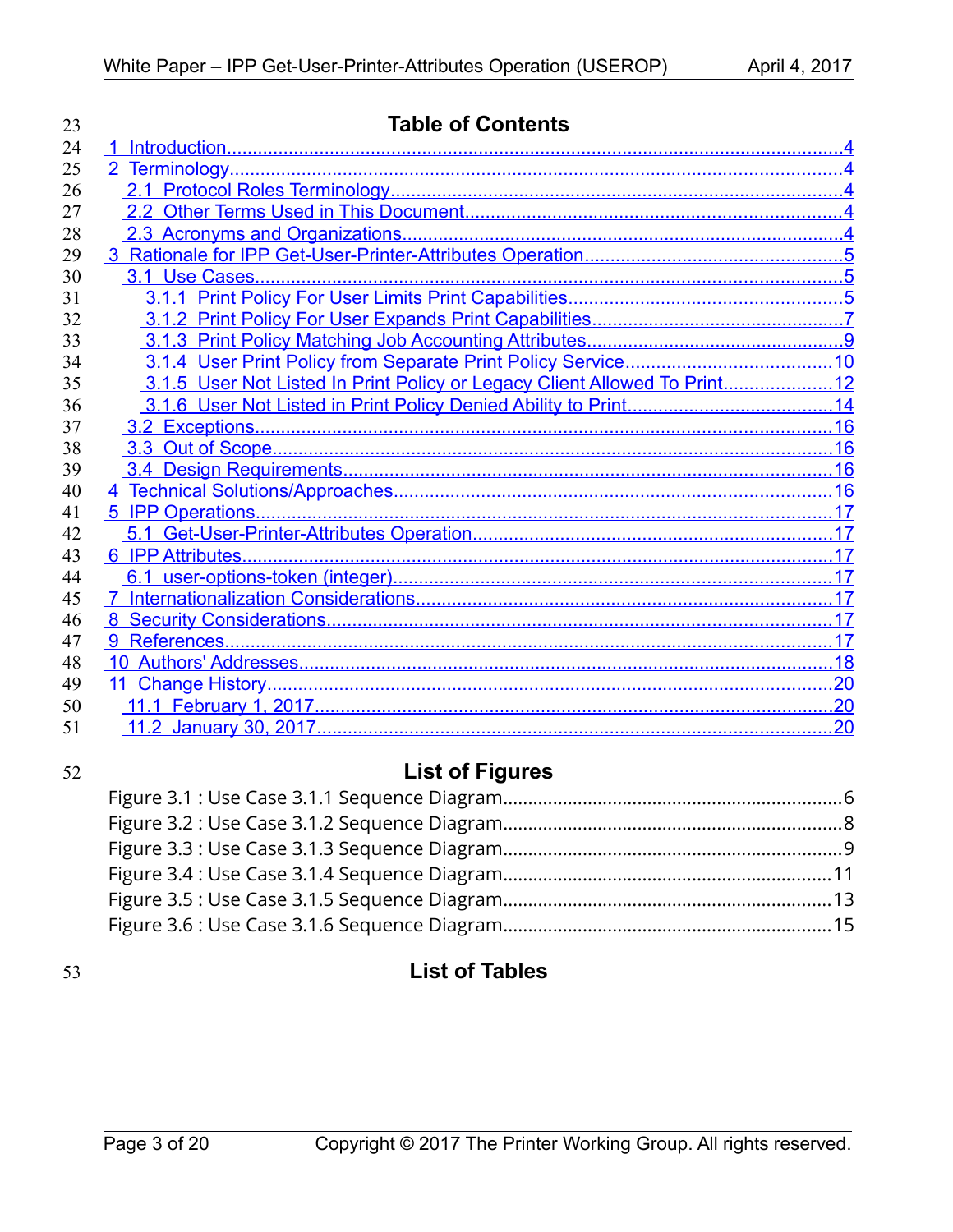## <span id="page-3-4"></span> **1 Introduction** 54

This document proposes a new Get-User-Printer-Attributes IPP operation that allows an IPP Client to retrieve the Printer's settings that are available to the Client's current User. It is semantically identical to the existing Get-Printer-Attributes IPP operation [\[RFC8011\],](#page-17-1) with the key difference that the Printer will always respond with an authentication challenge. Once the Client has authenticated using the User's credentials, the Printer will respond with the settings for that user. 55 56 57 58 59 60

## <span id="page-3-3"></span> **2 Terminology** 61

### <span id="page-3-2"></span> **2.1 Protocol Roles Terminology** 62

This document defines the following protocol roles in order to specify unambiguous conformance requirements: 63 64

*Client*: Initiator of outgoing IPP session requests and sender of outgoing IPP operation requests (Hypertext Transfer Protocol -- HTTP/1.1 [\[RFC7230\]](#page-17-2) User Agent). 65 66

*Printer*: Listener for incoming IPP session requests and receiver of incoming IPP operation requests (Hypertext Transfer Protocol -- HTTP/1.1 [\[RFC7230\]](#page-17-2) Server) that represents one 67 68

or more Physical Devices or a Logical Device. 69

#### <span id="page-3-1"></span> **2.2 Other Terms Used in This Document** 70

User: A person or automata using a Client to communicate with a Printer. 71

#### <span id="page-3-0"></span> **2.3 Acronyms and Organizations** 72

- *IANA*: Internet Assigned Numbers Authority,<http://www.iana.org/> 73
- *IETF*: Internet Engineering Task Force,<http://www.ietf.org/> 74
- *ISO*: International Organization for Standardization,<http://www.iso.org/> 75
- 76 PWG: Printer Working Group, **http://www.pwg.org/**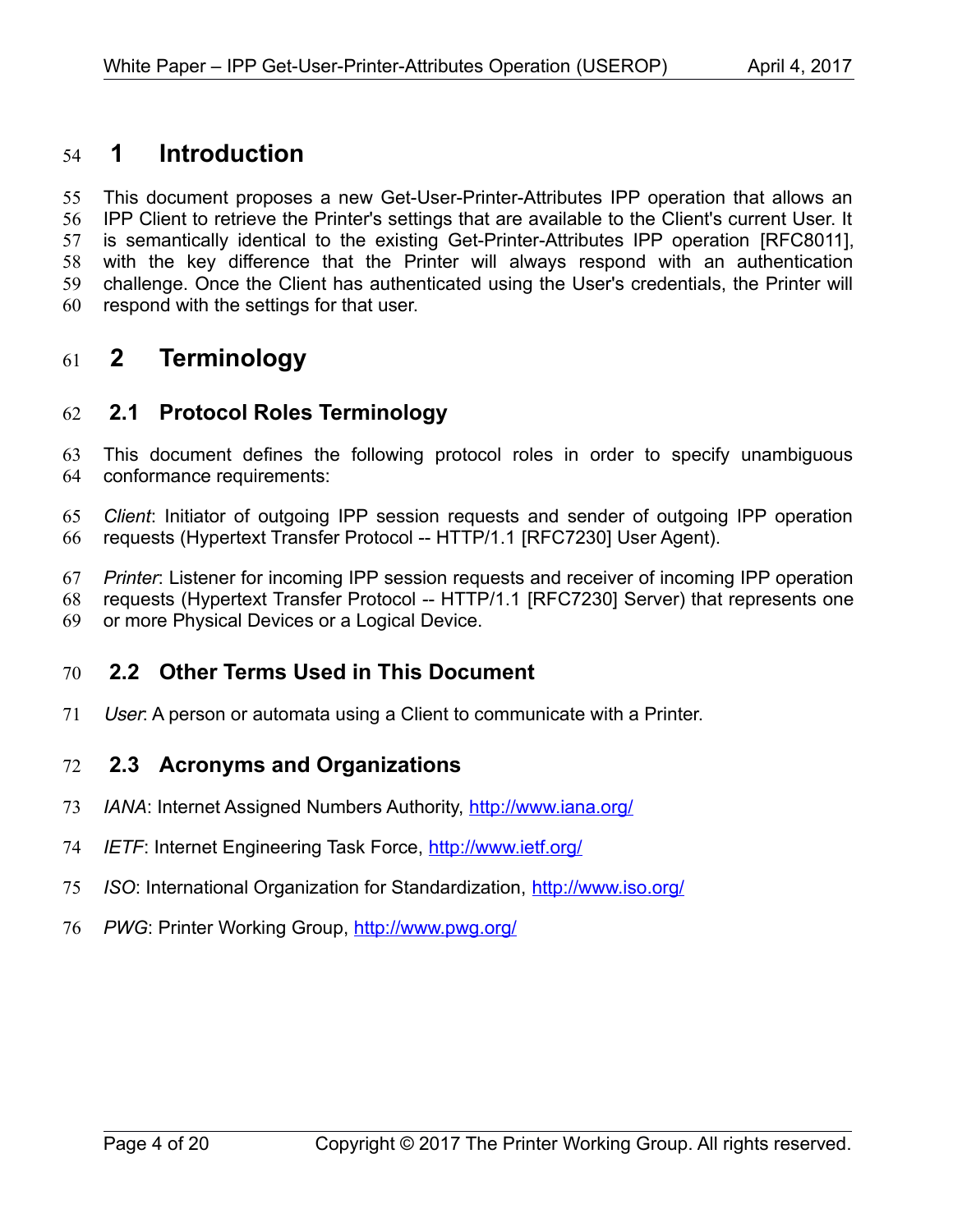## <span id="page-4-2"></span> **3 Rationale for IPP Get-User-Printer-Attributes Operation** 77

While there are many solutions, both standard and non-standard, for creating print policies that provide a way to specify allowed or disallowed features according to individual users, systems, applications and so forth, there is no established method that is in-band of IPP. Having a print policy method using IPP would better support systems such as IPP Everywhere [\[PWG5100.14\]](#page-17-4) in print infrastructures provided by public print providers, enterprises or educational environments such as university settings. 78 79 80 81 82 83

#### <span id="page-4-1"></span> **3.1 Use Cases** 84

The need for solutions to these use cases emerged during the process of writing the IPP Implementor's Guide v2 [\[PWG5100.19\].](#page-17-3) 85 86

#### <span id="page-4-0"></span> **3.1.1 Print Policy For User Limits Print Capabilities** 87

Sue is a university graduate student, and wants to print her report on her department's workgroup printer. She wants to print in color because the report contains color graphs. However, she has abused her printing privileges, so her department head has instructed the network administrator to limit her ability to print in color. Her account is added to a "print feature black list" that will restrict access to some printing features for her account. 88 89 90 91 92

Sue opens the document on her laptop, chooses to print, and selects the desired Printer, which is in the department office common room. The Printer authenticates the laptop using Sue's credentials, and then provides the laptop with the print choices available for Sue's account, which are more limited than what others are allowed. Sue decides whether to print it in black-and-white anyway or to print from one of the campus print centers, where she can pay to print in color. 93 94 95 96 97 98

Bob is an associate professor in the same department as Sue. His account is not included in the "feature black list", so he has no printing limitations. He opens a document on his tablet, taps to print, and selects the department's workgroup printer. His tablet presents print options including printing in color. Bob chooses color and prints his document, which prints in color as he expects. 99 100 101 102 103

Figure [3.1](#page-5-0) illustrates this use case with a sequence diagram. 104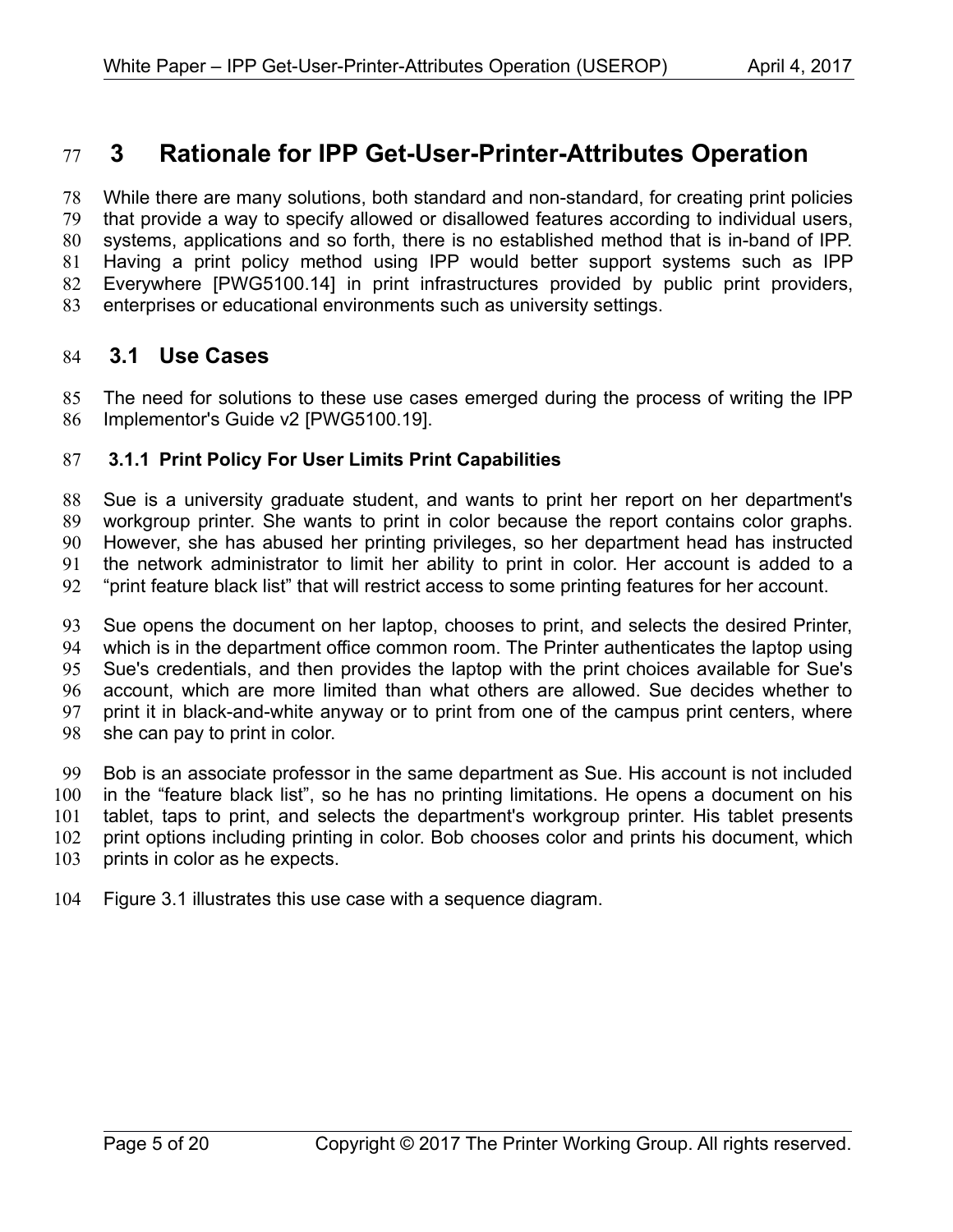**Get-User-Printer-Attributes**





<span id="page-5-0"></span>*Figure 3.1 : Use Case 3.1.1 Sequence Diagram*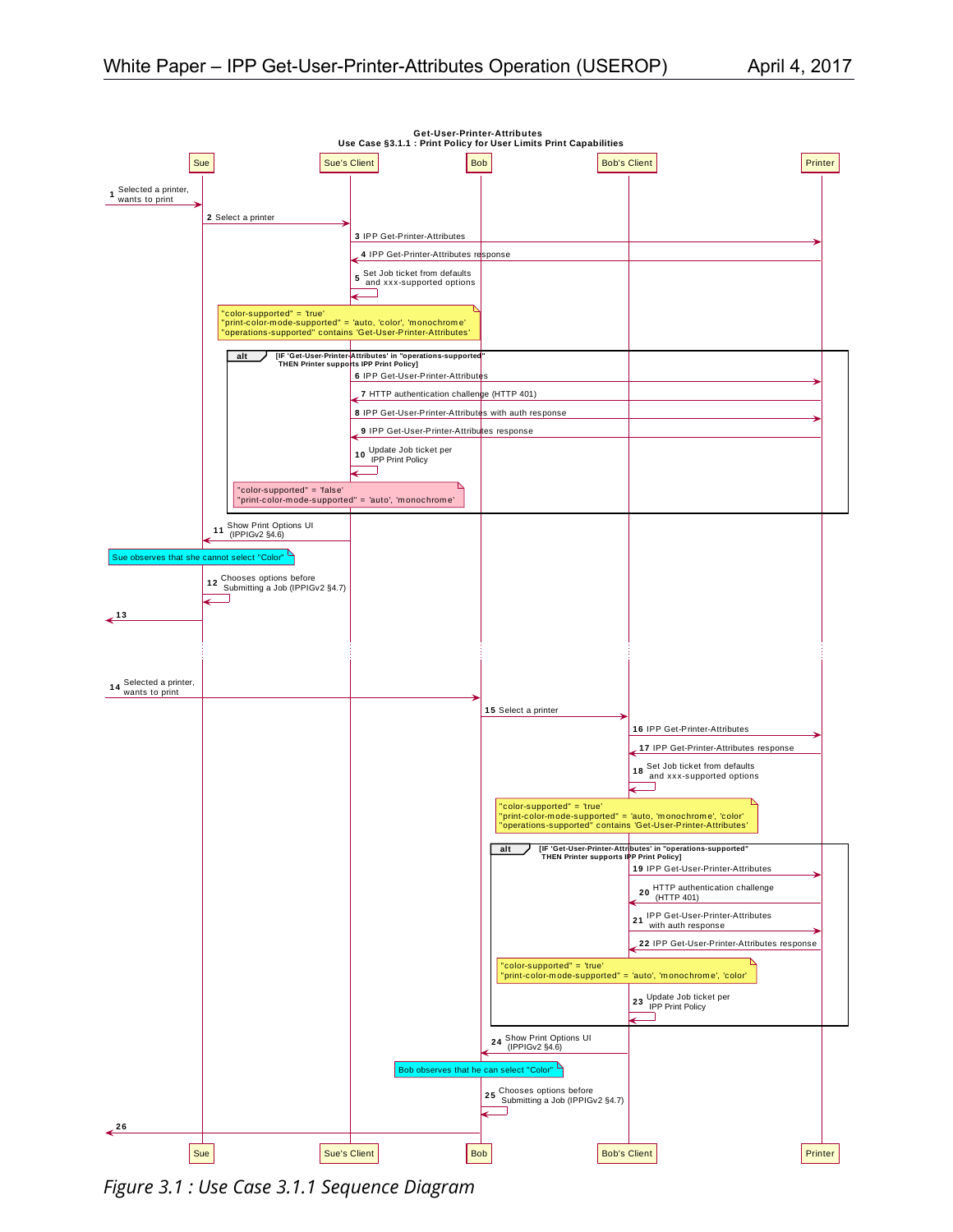#### <span id="page-6-0"></span> **3.1.2 Print Policy For User Expands Print Capabilities** 106

Jonah is at his office and wants to print a 32 page draft specification document to review it in hardcopy form. His office user account has not been granted permission to print in color by his office network administrator, who has also set the default configuration for the ability to print in color to "off" ("false"). Jonah opens the document on his laptop, selects the printer he wishes to use, and the laptop presents the printer features available to him as per his user account's print policy, which doesn't include an option to print in color. He submits the print job to the Printer, which prints it in monochrome. Jonah picks up his hardcopy and goes to the cafeteria with a pen and highlighter to read it over a cup of tea. 107 108 109 110 111 112 113 114

Duncan is also at the office and needs to print a 5 page report that contains color diagrams before his next meeting. His office user account has been granted permission by his office network administrator to print in color. Duncan opens the document on his tablet, taps to print, and selects the desired Printer, which is the same printer that Jonah used. The tablet fetches the Printer's default capabilities, which are restricted, and then authenticates using Duncan's user account, which has a print policy that provides a broader set of print options than the defaults, including the option to print in color or monochrome. He prints the document using the color option, retrieves the hardcopy from the printer, and then goes on to his meeting. 115 116 117 118 119 120 121 122 123

Figure [3.2](#page-7-0) illustrates this use case with a sequence diagram. 124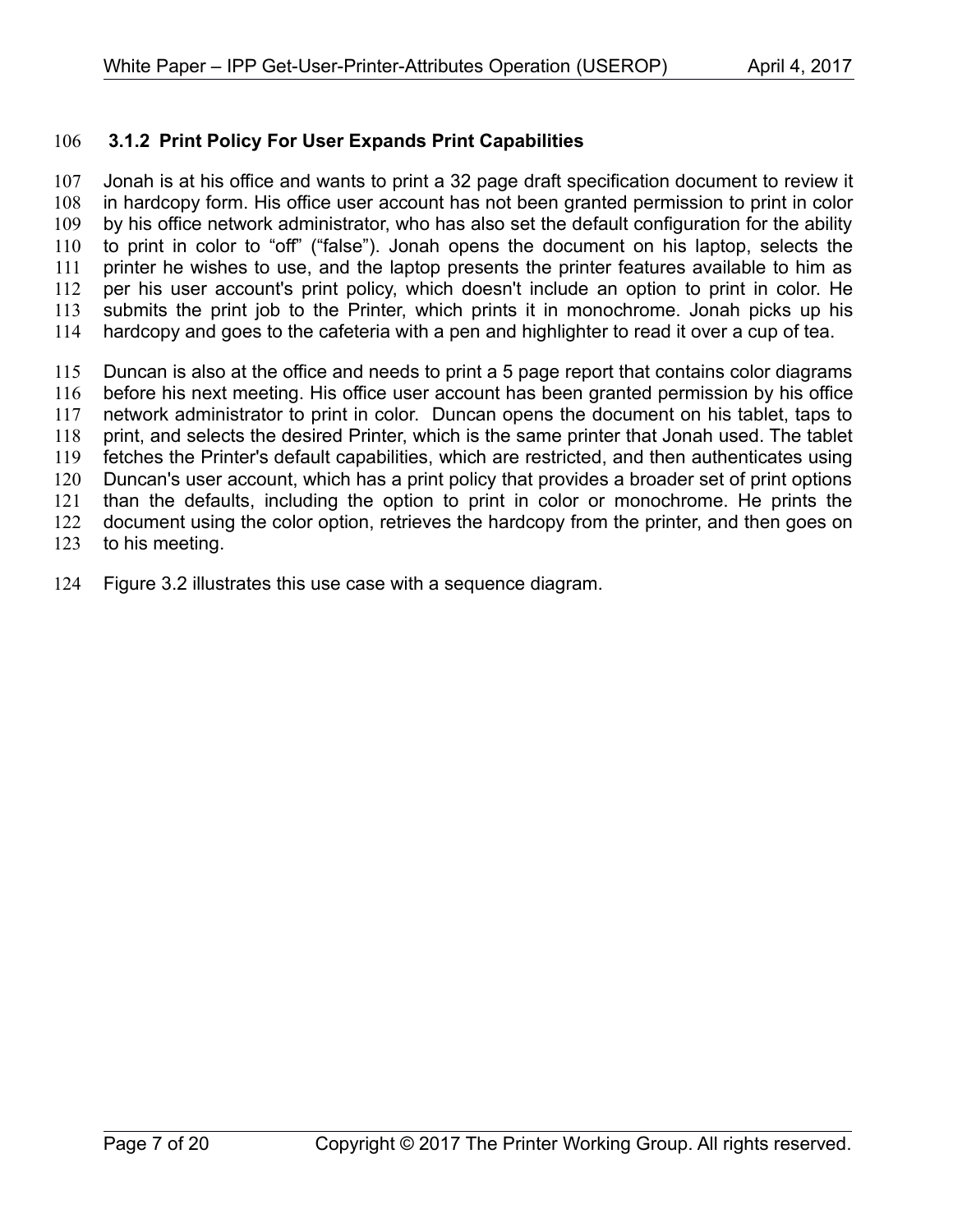

<span id="page-7-0"></span>*Figure 3.2 : Use Case 3.1.2 Sequence Diagram*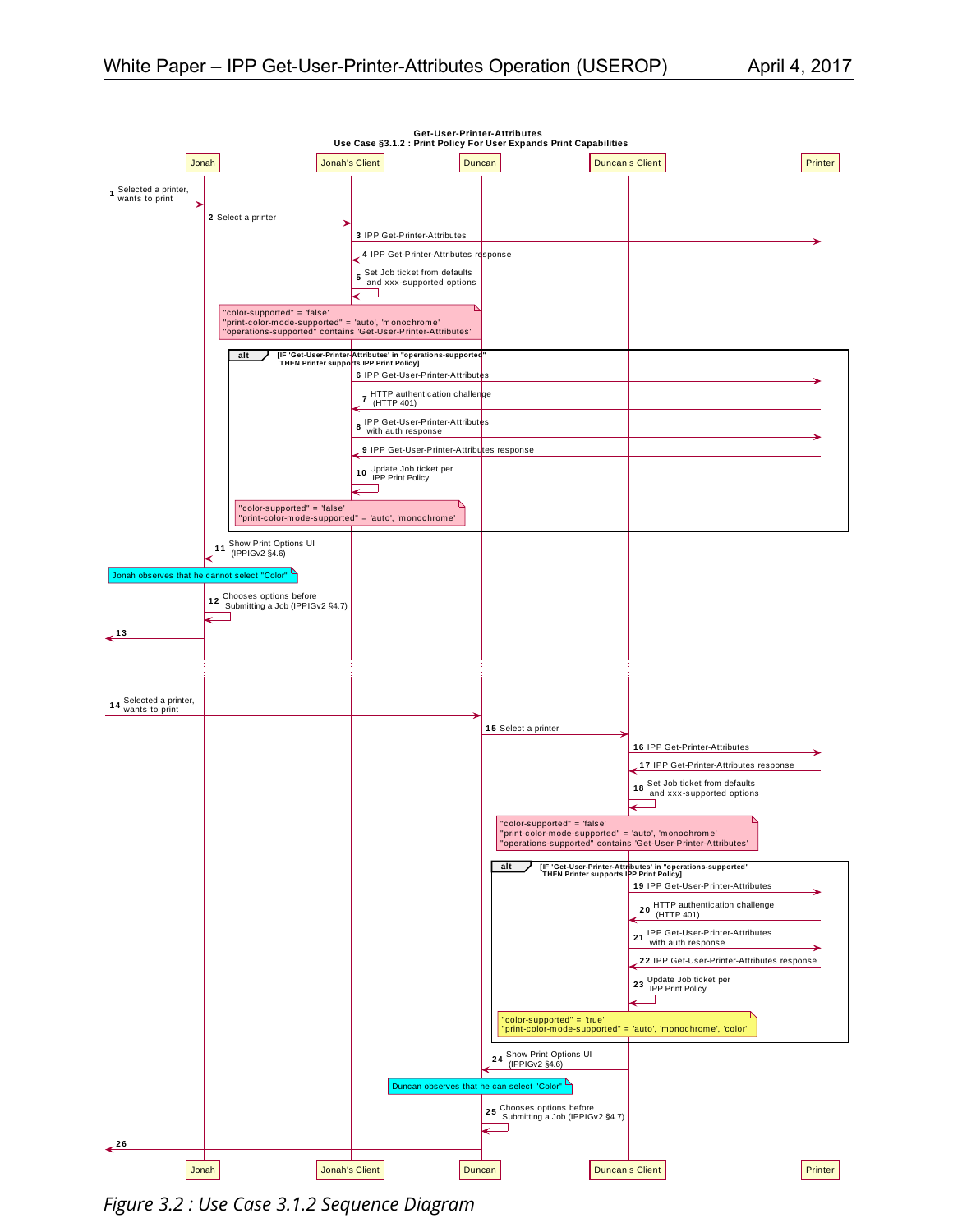#### <span id="page-8-0"></span> **3.1.3 Print Policy Matching Job Accounting Attributes** 126

Duncan receives some pictures via MMS text message from his wife, with the message that she would like him to print them on the office printer. He opens the pictures in his photo app, taps to print, and selects the same printer he was using earlier. The network administrator has restricted the Printer from processing print jobs that were created using the photo app. Duncan is presented only with the option to print in monochrome. He abandons printing the photos. 127 128 129 130 131 132



Figure [3.3](#page-8-1) illustrates this use case with a sequence diagram. 133

<span id="page-8-1"></span>*Figure 3.3 : Use Case 3.1.3 Sequence Diagram*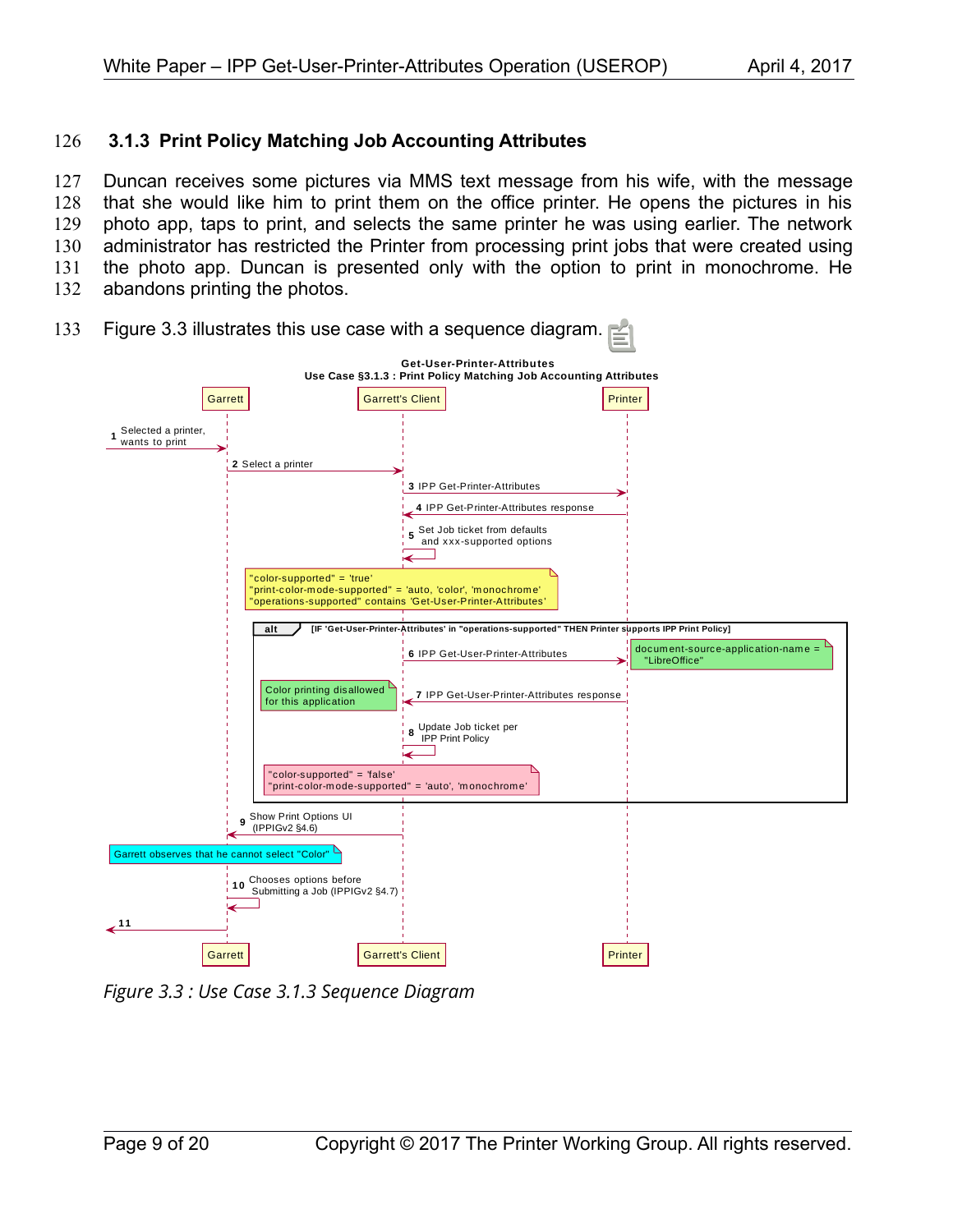#### <span id="page-9-0"></span> **3.1.4 User Print Policy from Separate Print Policy Service** 134

Helen is a network administrator who is implementing IPP Print Policy. In her environment, users print to many isolated printers directly, rather than printing through queues hosted on a central print server. She wishes to centralize the print policy management in a separate policy server rather than needing to push the configurations out to each of the printers or requiring that the printers check with the policy server behind the scenes when a Client requests the IPP Print Policy. 135 136 137 138 139 140

Helen configures the printers to refer the Client to a separate IPP Print Policy service hosted on a separate system. Clients requesting the policy from a Printer will be redirected to that policy service, which will also provide tokens to prove to the Printer that they have acquired a legitimate print policy. 141 142 143 144

Garrett is at his office, and wishes to print a 10 page report. Garrett opens the document on his laptop, chooses to print, and selects the desired Printer. 145 146

When the laptop attempts to retrieve the print policy from the Printer, the Printer redirects the laptop to a separate "Print Policy Service". The laptop authenticates with the Print Policy Service using Garrett's credentials, and then provides the laptop with the print policy for Garrett's account, which includes the option to print in color or monochrome. 147 148 149 150

Garrett makes his selections, and then submits the Job to the Printer. The Job information from the laptop includes a unique print policy token that the Printer uses to validate that the 151 152

choices conform to a legitimate print policy. 153

Figure [3.4](#page-10-0) illustrates this use case with a sequence diagram. 154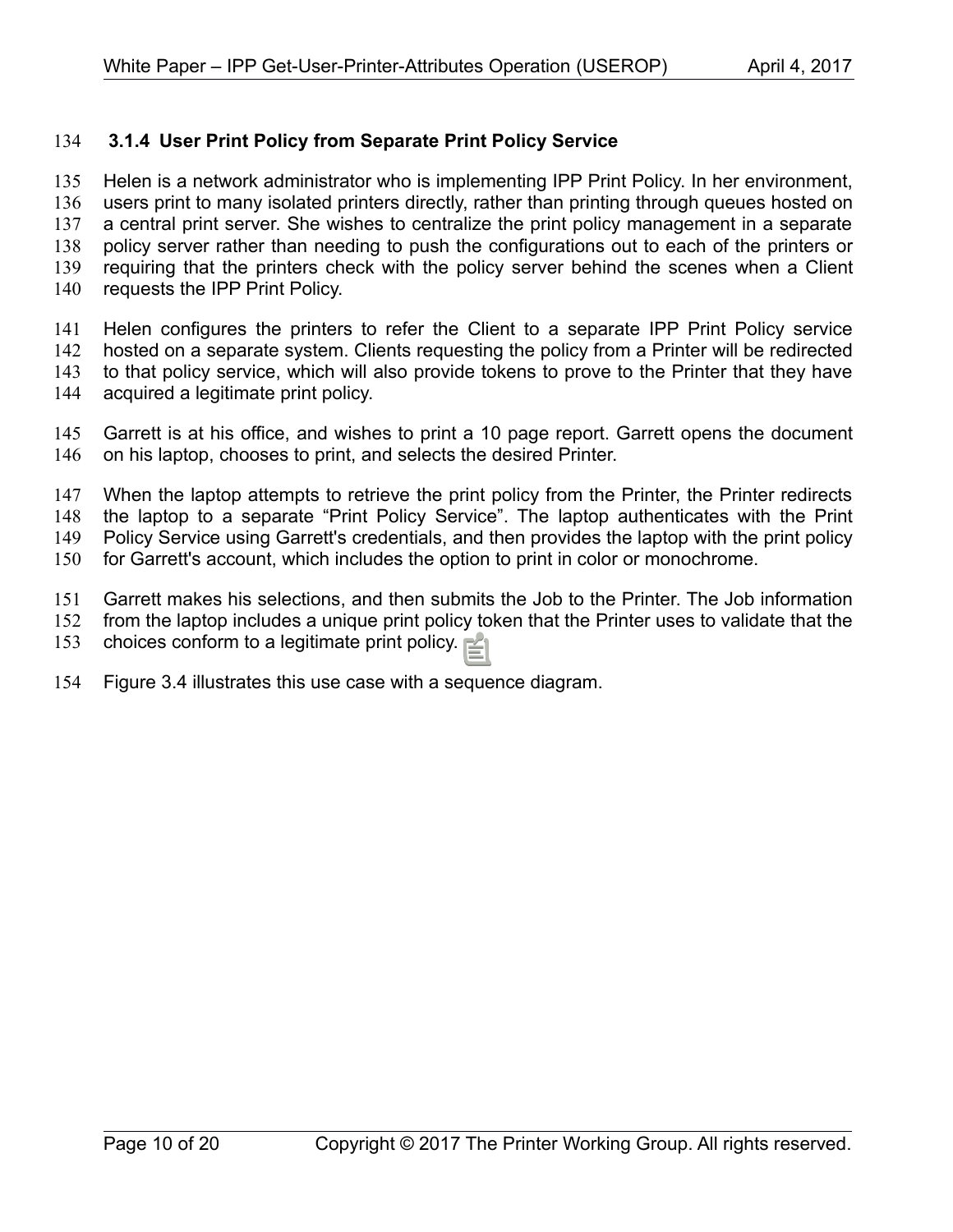

<span id="page-10-0"></span>*Figure 3.4 : Use Case 3.1.4 Sequence Diagram*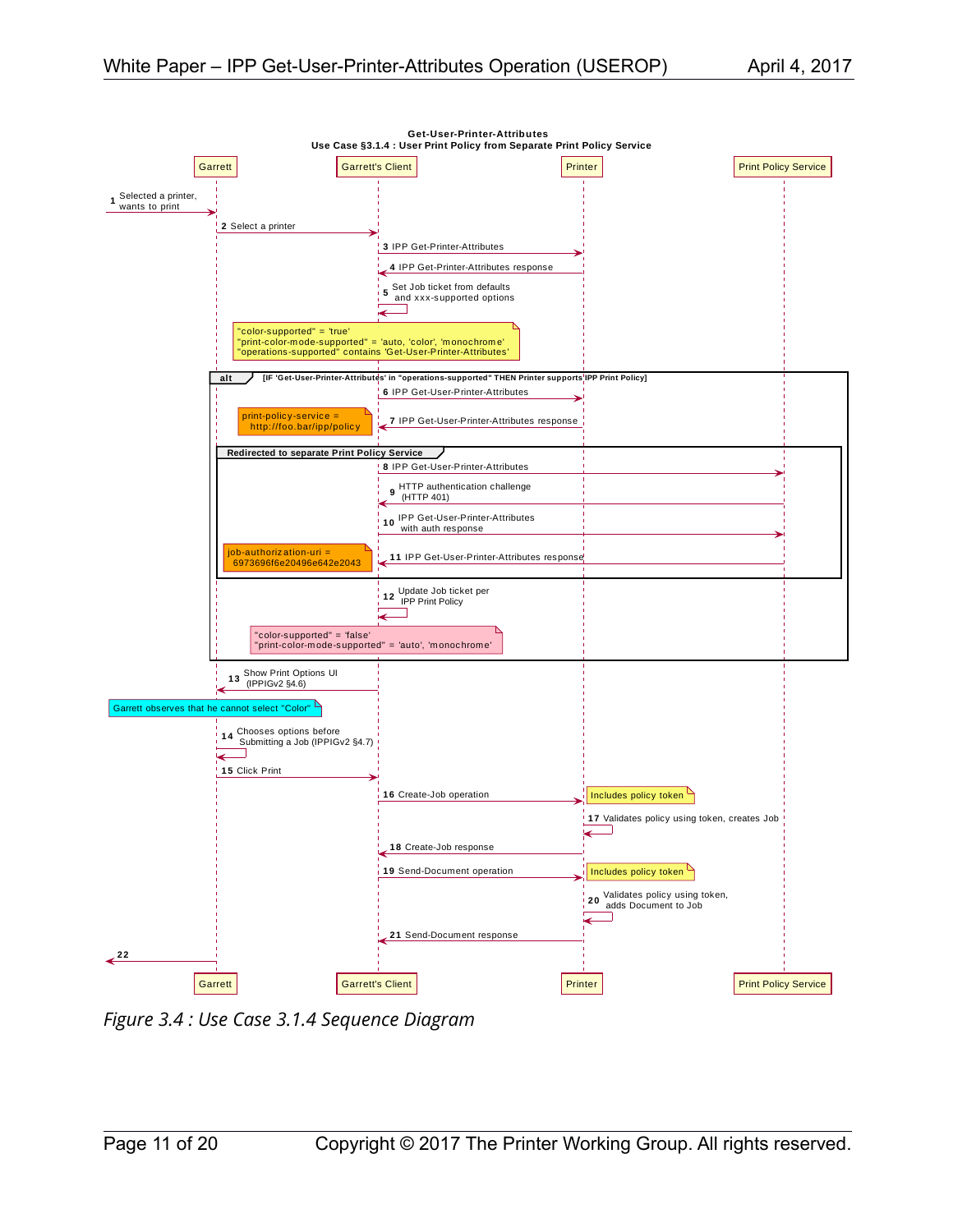#### <span id="page-11-0"></span> **3.1.5 User Not Listed In Print Policy or Legacy Client Allowed To Print** 155

In this use case, a user who is not named in the print policy system is still able to print using existing conventional IPP print protocol use. The Client may implement support for IPP Print Policy but authentication may fail, or the Client may have not implemented support for IPP Print Policy. 156 157 158 159

Sue is a university graduate student, and wants to print her report on her department's workgroup printer. She wants to print in color because the report contains color graphs. However, she has abused her printing privileges, so her department head has instructed the network administrator to limit her ability to print in color. Her account is added to a "print feature black list" that will restrict access to some printing features for her account. 160 161 162 163 164

Hermann is a visiting professor in Sue's university department. He wishes to print a slide set in color. Since he doesn't have a local account, he has no credentials with which to authenticate with the print policy system. Hermann opens the slide set document on his laptop, chooses to print, and selects the desired Printer. His laptop does not authenticate his user account with the Printer. Hermann's laptop gets a listing of all the possible print capabilities provided by that Printer. Hermann chooses his print options, and sends the job to the Printer. The job prints successfully according to Hermann's intent. 165 166 167 168 169 170 171

Figure [3.5](#page-12-0) illustrates this use case with a sequence diagram. 172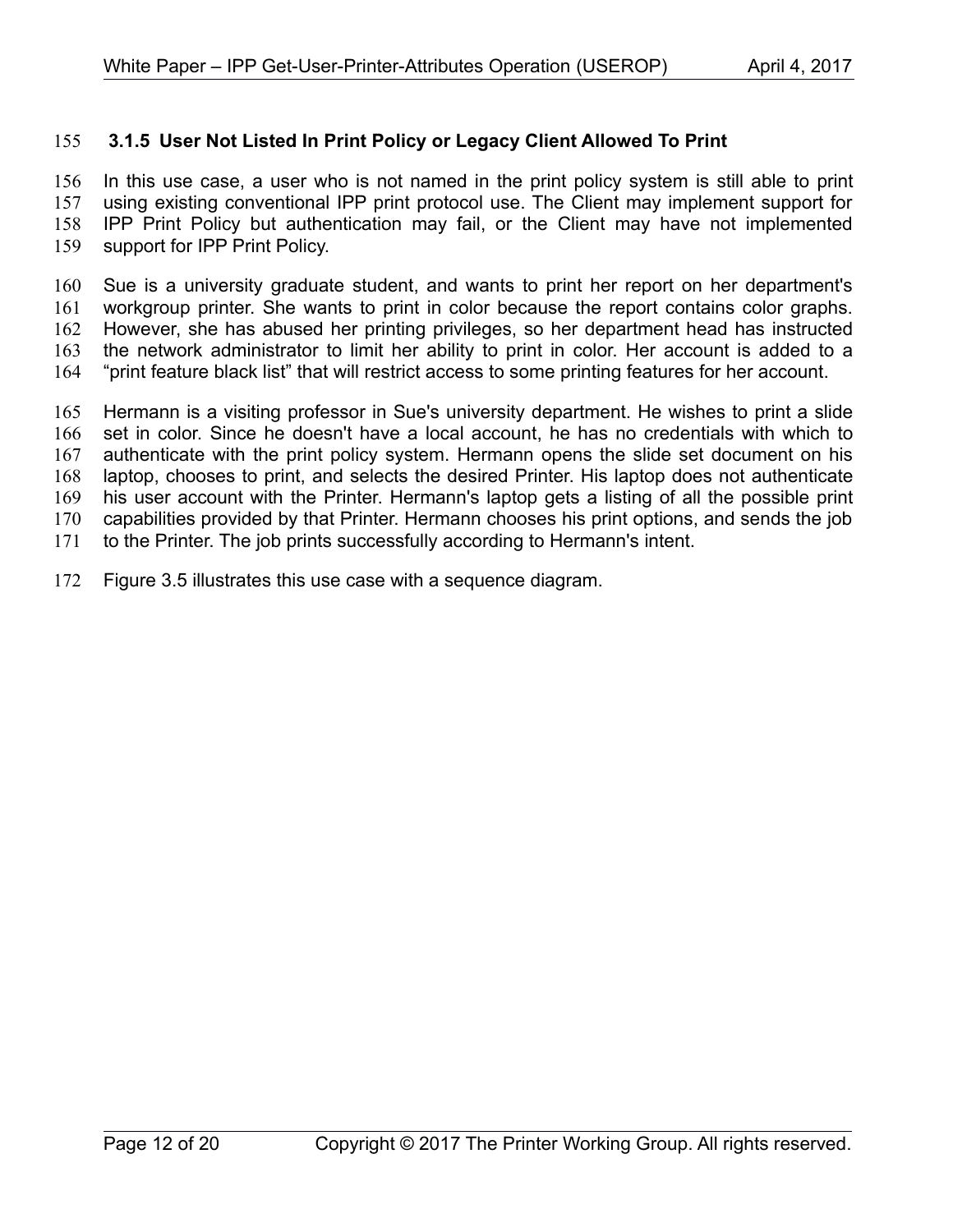

<span id="page-12-0"></span>*Figure 3.5 : Use Case 3.1.5 Sequence Diagram*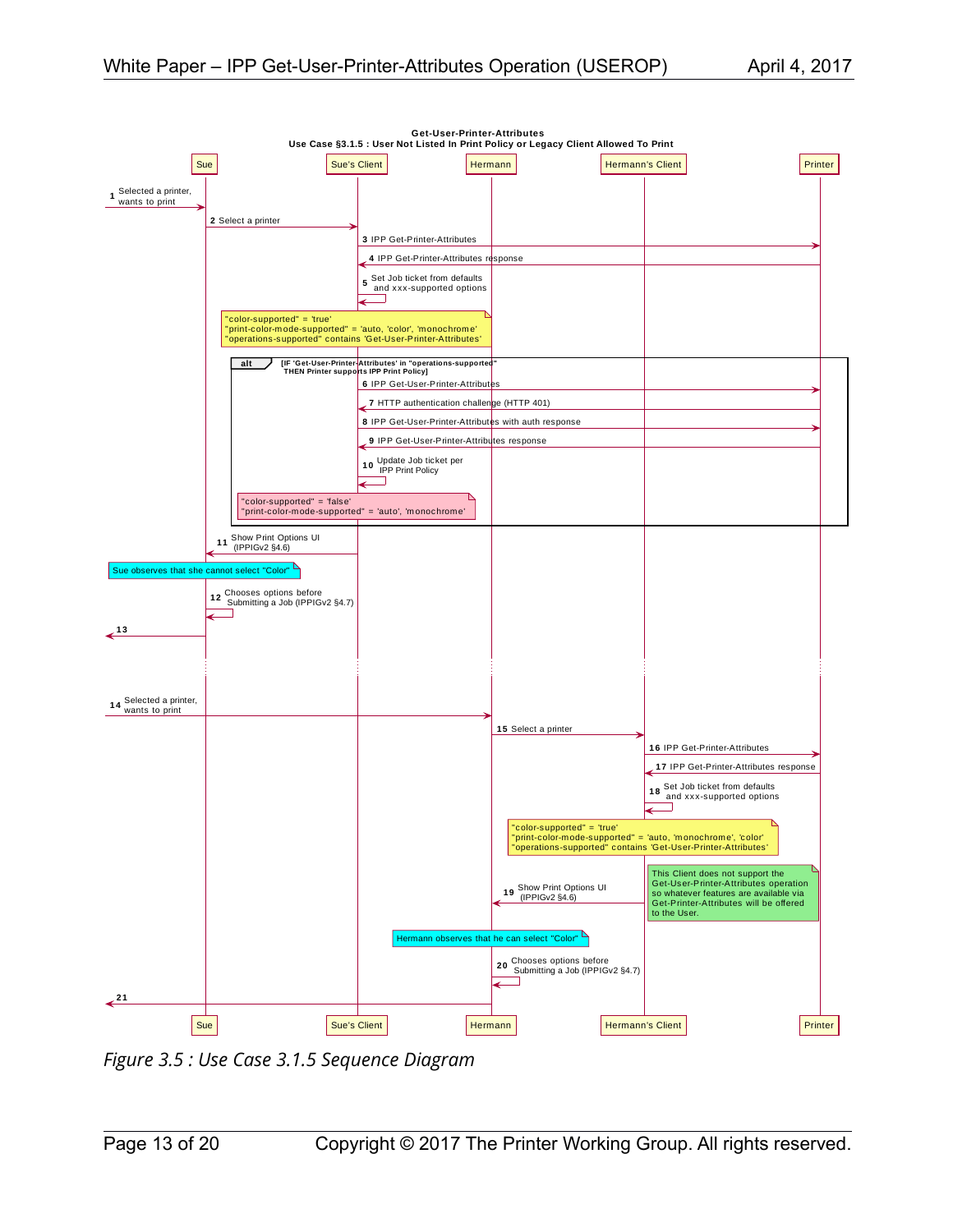#### <span id="page-13-0"></span> **3.1.6 User Not Listed in Print Policy Denied Ability to Print** 173

In this use case, a user who is not named in the print policy system is denied the ability to 174

print using existing conventional IPP print protocol use. The Client may implement support for IPP Print Policy but authentication may fail, or the Client may have not implemented 175 176

support for IPP Print Policy. 177

Ed is visiting Duncan's office and needs to print a 3 page document. Ed is not listed as a user in the print policy. Ed opens the document on his laptop, clicks to print, and selects the Printer recommended by Duncan. The laptop is challenged to authenticate but has no valid credentials. The Printer indicates to Ed via his laptop that he has no rights to print 178 179 180 181

from this Printer. 182

Figure [3.6](#page-14-0) illustrates this use case with a sequence diagram. 183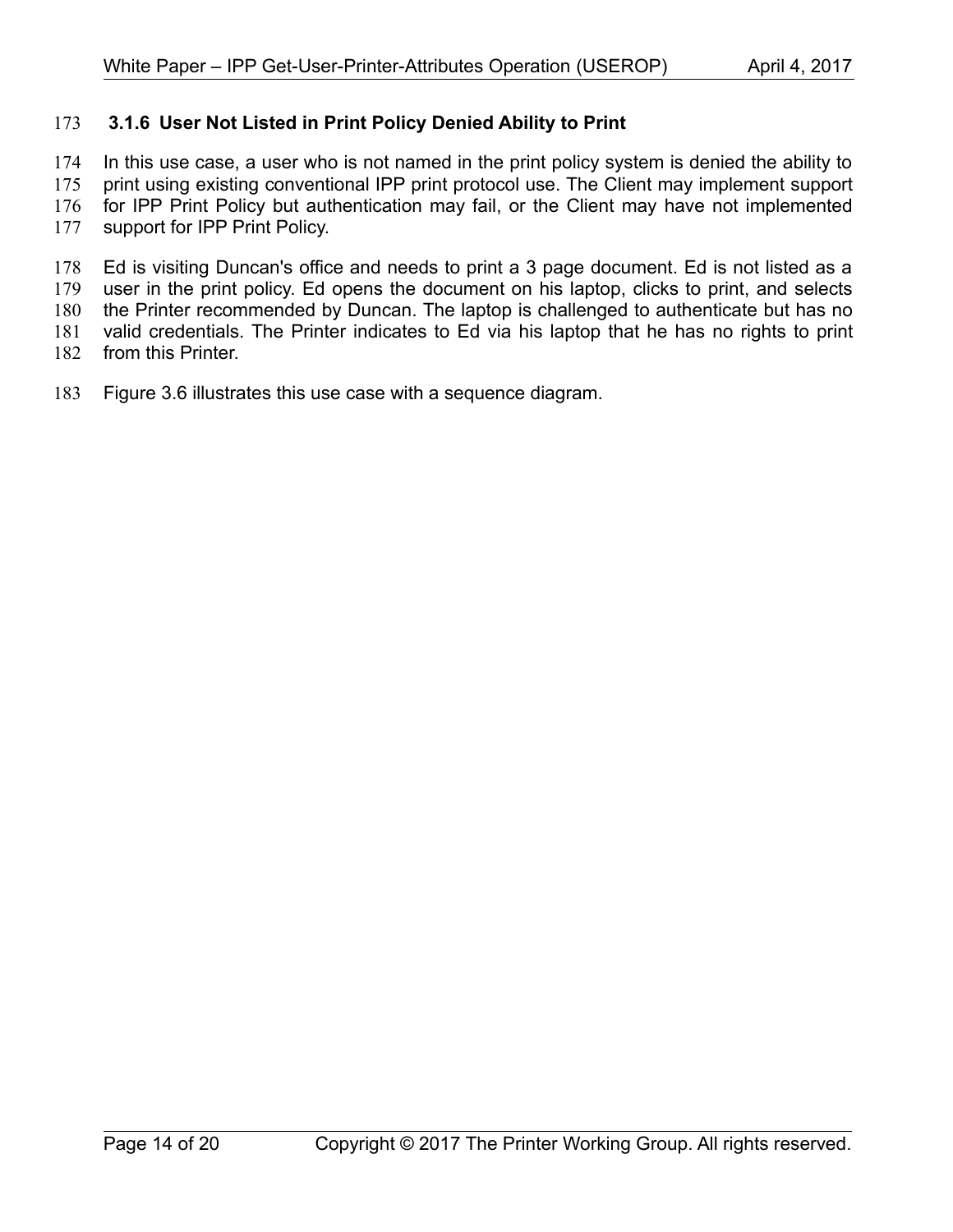

<span id="page-14-0"></span>*Figure 3.6 : Use Case 3.1.6 Sequence Diagram*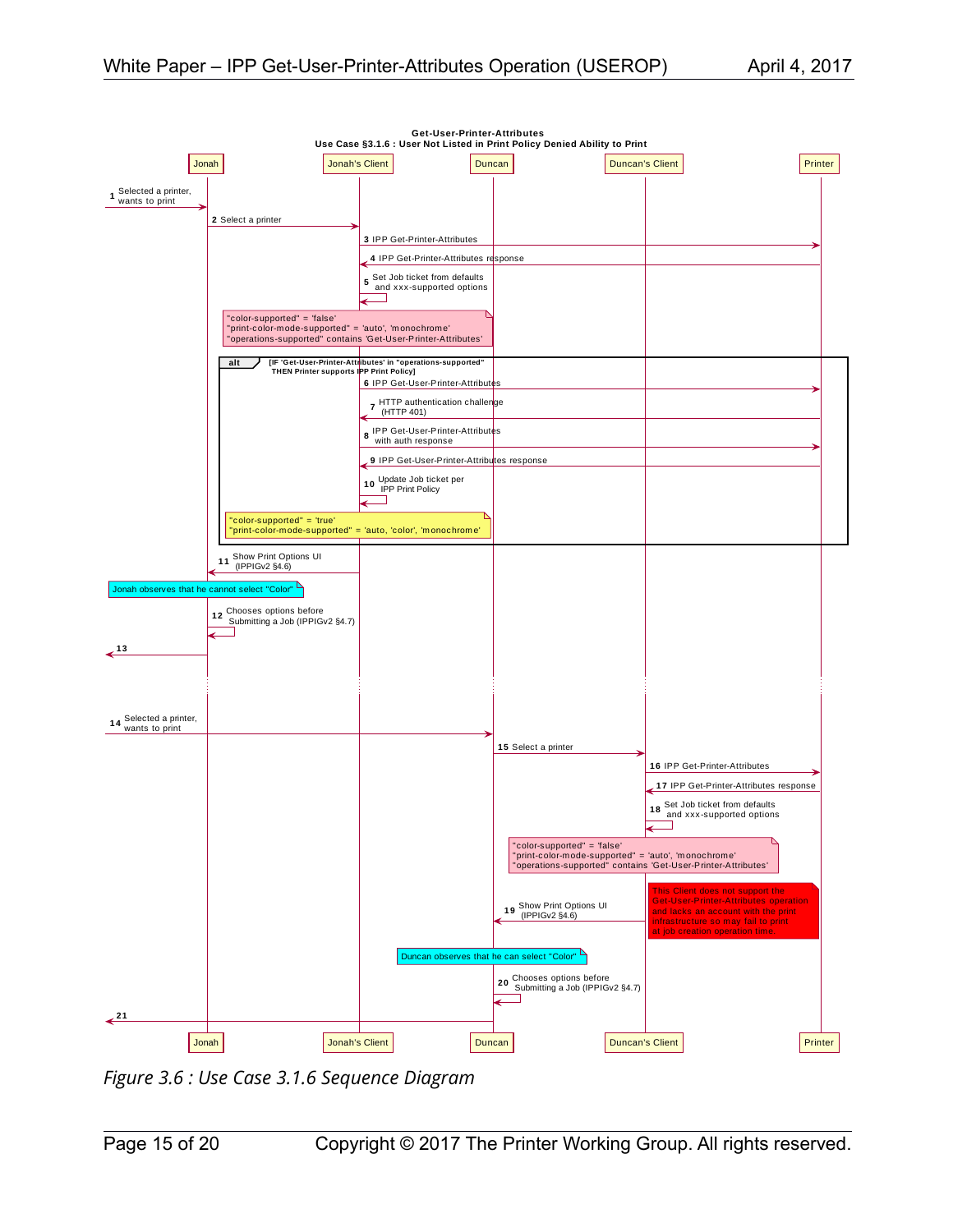#### <span id="page-15-3"></span> **3.2 Exceptions** 184

There are no exceptions to the use cases in section [3.1.](#page-4-1) 185

#### <span id="page-15-2"></span> **3.3 Out of Scope** 186

- The following are considered out of scope for this document: 187
- 1. Definition of print policies. 188
- 2. Definition of non-IPP protocols that can provide similar functionality. 189

#### <span id="page-15-1"></span> **3.4 Design Requirements** 190

- The design requirements for this document are: 191
- 1. Identify an appropriate set of IPP operations that allow a Client to acquire the set of print features available from a particular Printer for a particular User. a. Scope of differences i. Average Client has more capabilities than a specific Client ii. Average Client has fewer capabilities than a specific Client b. Client that is unaware of this new system can still be a legitimate actor in the print policy system. 2. Identify an appropriate set of IPP operations and attributes that allow a Printer to refer a Client to a trusted IPP Print Policy Service, such that the Client can 192 193 194 195 196 197 198 199 200
- assert that the options it provides with a submitted job do comply with a policy originating from that trusted policy server. 201 202
- 3. Register all attributes and operations with IANA. 203
- The design recommendations for this document are: 204
- 1. Recommend suitable authentication methods and guidelines that could help the Client to provide a high quality user experience. 205 206

## <span id="page-15-0"></span> **4 Technical Solutions/Approaches** 207

The existing Get-Printer-Attributes operation itself has the correct semantics, but the expectation of all legacy Clients is that the Printer will not respond to a Get-Printer-Attributes operation with an HTTP challenge. Adding additional operation attributes to the Get-Printer-Attributes operation to allow that operation to be used for this purpose was similarly deemed inappropriate. As such, a new operation was deemed necessary. 208 209 210 211 212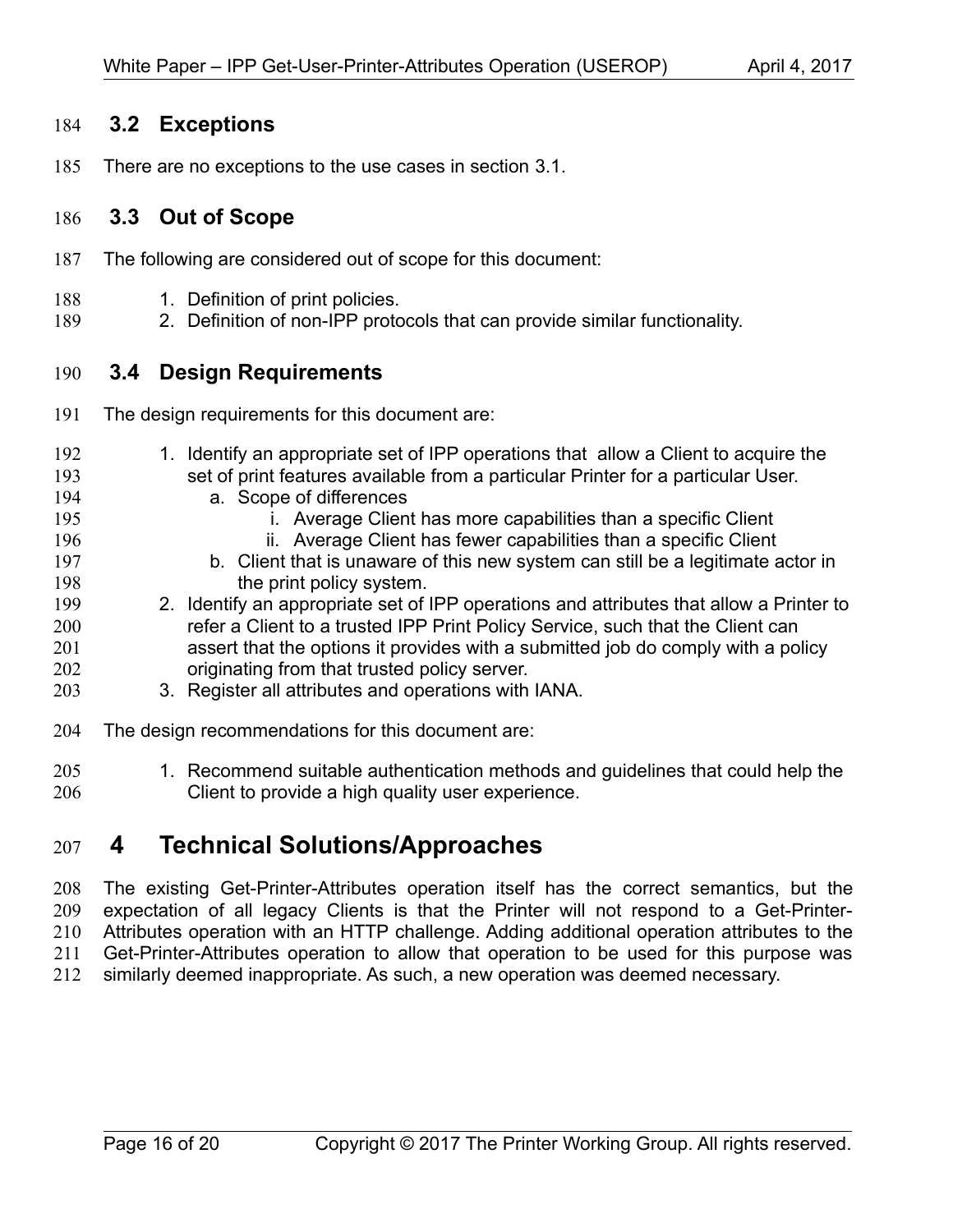## <span id="page-16-6"></span> **5 IPP Operations** 213

#### <span id="page-16-5"></span> **5.1 Get-User-Printer-Attributes Operation** 214

This REQUIRED operation allows a Client to request the values of the attributes of a Printer. The semantics of this operation are identical to the semantics for the Get-Printer-Attributes operation, with the difference that the Client MUST be prepared to respond to an HTTP authentication challenge. The Client detects whether the Printer supports this operation by examining the "operations-supported" attribute [\[RFC8011\].](#page-17-1) 215 216 217 218 219

If the Client initiates the Get-User-Printer-Attributes operation over a non-TLS connection, 220

the Client MUST be prepared to receive an HTTP 426 response to upgrade the connection to TLS [\[RFC2817\].](#page-17-9) 221 222

## <span id="page-16-4"></span> **6 IPP Attributes** 223

#### <span id="page-16-3"></span> **6.1 user-options-token (integer)** 224

The "user-options-token" attribute is used in two contexts. In the first context, a Printer includes this attribute in a Get-User-Printer-Attributes operation response, to identify a session where a Client has requested print options for a particular user. In the second context, a Client includes it in a Validate-Job operation request and/or in a Job Creation operation request, to prove that these options were authorized by an earlier Get-User-Printer-Attributes operation. 225 226 227 228 229 230

## <span id="page-16-2"></span> **7 Internationalization Considerations** 231

For interoperability and basic support for multiple languages, implementations use the "Universal Character Set (UCS) Transformation Format -- 8 bit (UTF-8)" [\[RFC3629\]](#page-17-8) encoding of Unicode [\[UNICODE\]](#page-17-7) [\[ISO10646\]](#page-16-7) and the Unicode Format for Network Interchange [\[RFC5198\].](#page-17-6) 232 233 234 235

## <span id="page-16-1"></span> **8 Security Considerations** 236

The security considerations for the Get-User-Printer-Attributes operation are identical to those listed for IPP/1.1 [\[RFC8011\]](#page-17-1) and IPP/2.0 [\[PWG5100.12\].](#page-17-5) 237 238

### <span id="page-16-0"></span> **9 References** 239

<span id="page-16-7"></span>[ISO10646] "Information technology -- Universal Coded Character Set (UCS)", ISO/IEC 10646:2011 240 241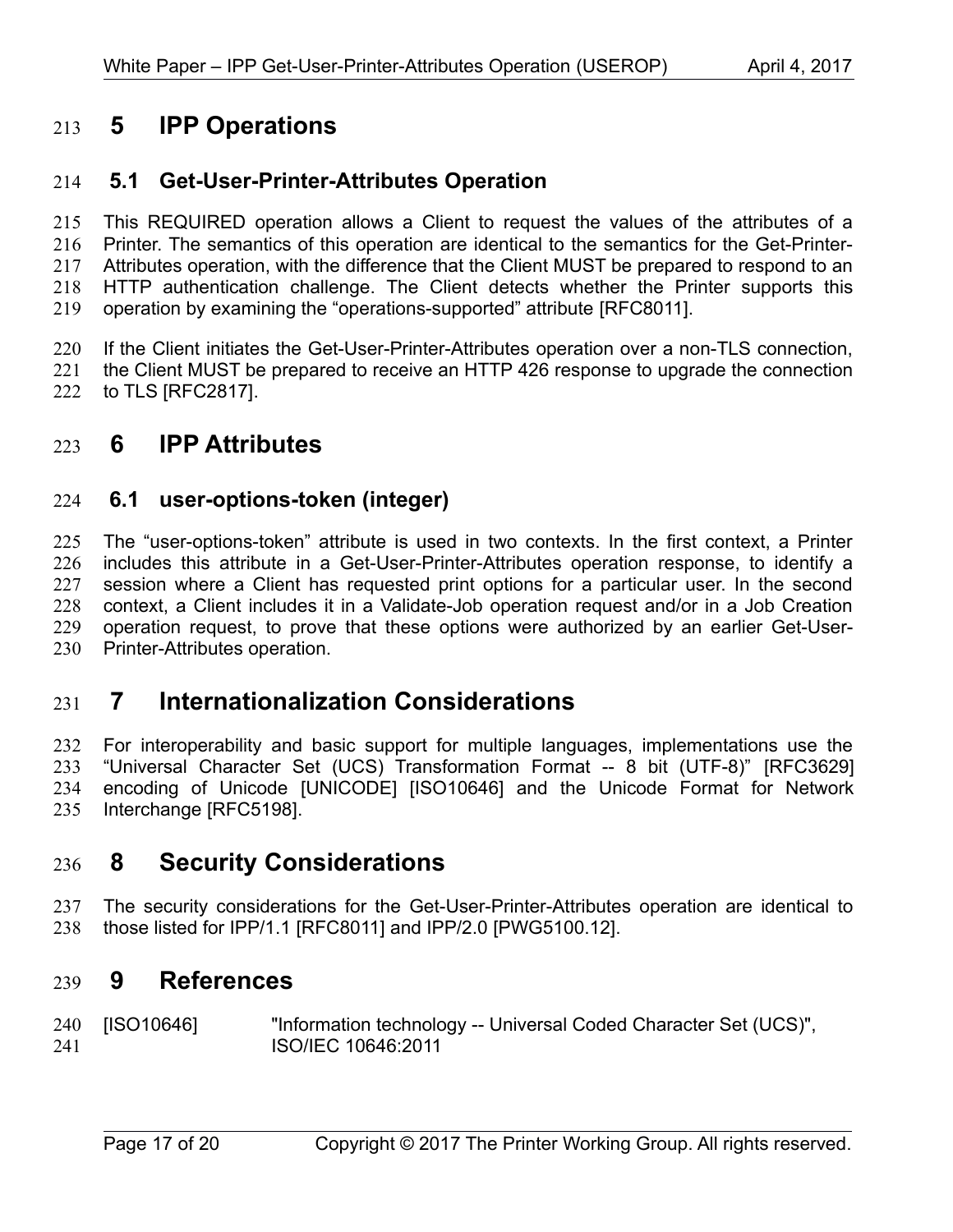<span id="page-17-9"></span><span id="page-17-8"></span><span id="page-17-6"></span><span id="page-17-5"></span><span id="page-17-4"></span><span id="page-17-3"></span>

| 242<br>243<br>244        | [PWG5100.12] | R. Bergman, H. Lewis, I. McDonald, M. Sweet, "IPP/2.0 Second<br>Edition", PWG 5100.12-2011, February 2011,<br>http://ftp.pwg.org/pub/pwg/candidates/cs-ipp20-20110214-5100.12.pdf |
|--------------------------|--------------|-----------------------------------------------------------------------------------------------------------------------------------------------------------------------------------|
| 245<br>246<br>247<br>248 | [PWG5100.14] | M. Sweet, I. McDonald, A. Mitchell, J. Hutchings, "IPP Everywhere",<br>5100.14-2013, January 2013,<br>http://ftp.pwg.org/pub/pwg/candidates/cs-ippeve10-20130128-<br>5100.14.pdf  |
| 249<br>250<br>251        | [PWG5100.19] | S. Kennedy, "IPP Implementor's Guide v2.0", PWG 5100.19-2015,<br>August 2015, http://ftp.pwg.org/pub/pwg/candidates/cs-ippig20-<br>20150821-5100.19.pdf                           |
| 252<br>253               | [RFC2817]    | R. Khare, S. Lawrence, "Upgrading to TLS Within HTTP/1.1", RFC<br>2817, May 2000, https://www.ietf.org/rfc/rfc2817.txt                                                            |
| 254<br>255               | [RFC3629]    | F. Yergeau, "UTF-8, a transformation format of ISO 10646", RFC<br>3629, November 2003, https://www.ietf.org/rfc/rfc3629.txt                                                       |
| 256<br>257               | [RFC5198]    | J. Klensin, M. Padlipsky, "Unicode Format for Network Interchange",<br>RFC 5198, March 2008, https://www.ietf.org/rfc/rfc5198.txt                                                 |
| 258<br>259<br>260        | [RFC7230]    | R. Fielding, J. Reschke, "Hypertext Transfer Protocol (HTTP/1.1):<br>Message Syntax and Routing", RFC 7230, June 2014,<br>http://www.ietf.org/rfc/rfc7230.txt                     |
| 261<br>262<br>263        | [RFC8010]    | M. Sweet, I. McDonald, "Internet Printing Protocol/1.1: Encoding and<br>Transport", RFC 8010, January 2017,<br>https://www.ietf.org/rfc/rfc8010.txt                               |
| 264<br>265<br>266        | [RFC8011]    | M. Sweet, I. McDonald, "Internet Printing Protocol/1.1: Model and<br>Semantics", RFC 8011, January 2017,<br>https://www.ietf.org/rfc/rfc8011.txt                                  |
| 267<br>268<br>269        | [UNICODE]    | The Unicode Consortium, "The Unicode Standard, Version 6.2.0",<br>ISBN 978-1-936213-07-8, September 2012,<br>http://www.unicode.org/versions/Unicode6.2.0/                        |

## <span id="page-17-7"></span><span id="page-17-2"></span><span id="page-17-1"></span><span id="page-17-0"></span> **10 Authors' Addresses** 270

- Primary authors: 271
- Smith Kennedy 272
- 11311 Chinden Blvd. MS 506 273
- Boise, ID 83714 274
- [smith.kennedy@hp.com](mailto:smith.kennedy@hp.com) 275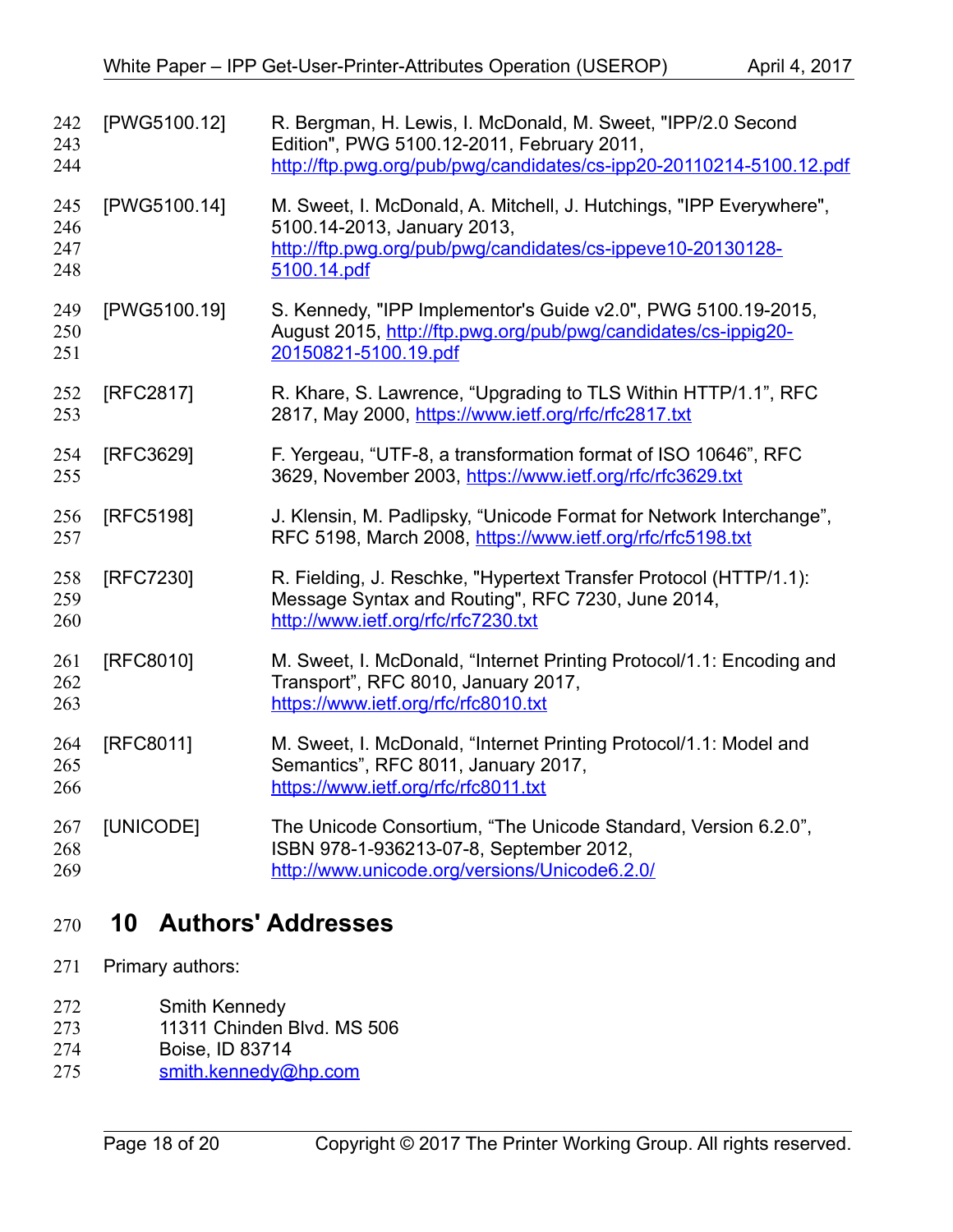- The authors would also like to thank the following individuals for their contributions to this standard: 276 277
- Turanga Leela Planet Express 278
- Zapp Brannigan Democratic Order of Planets 279